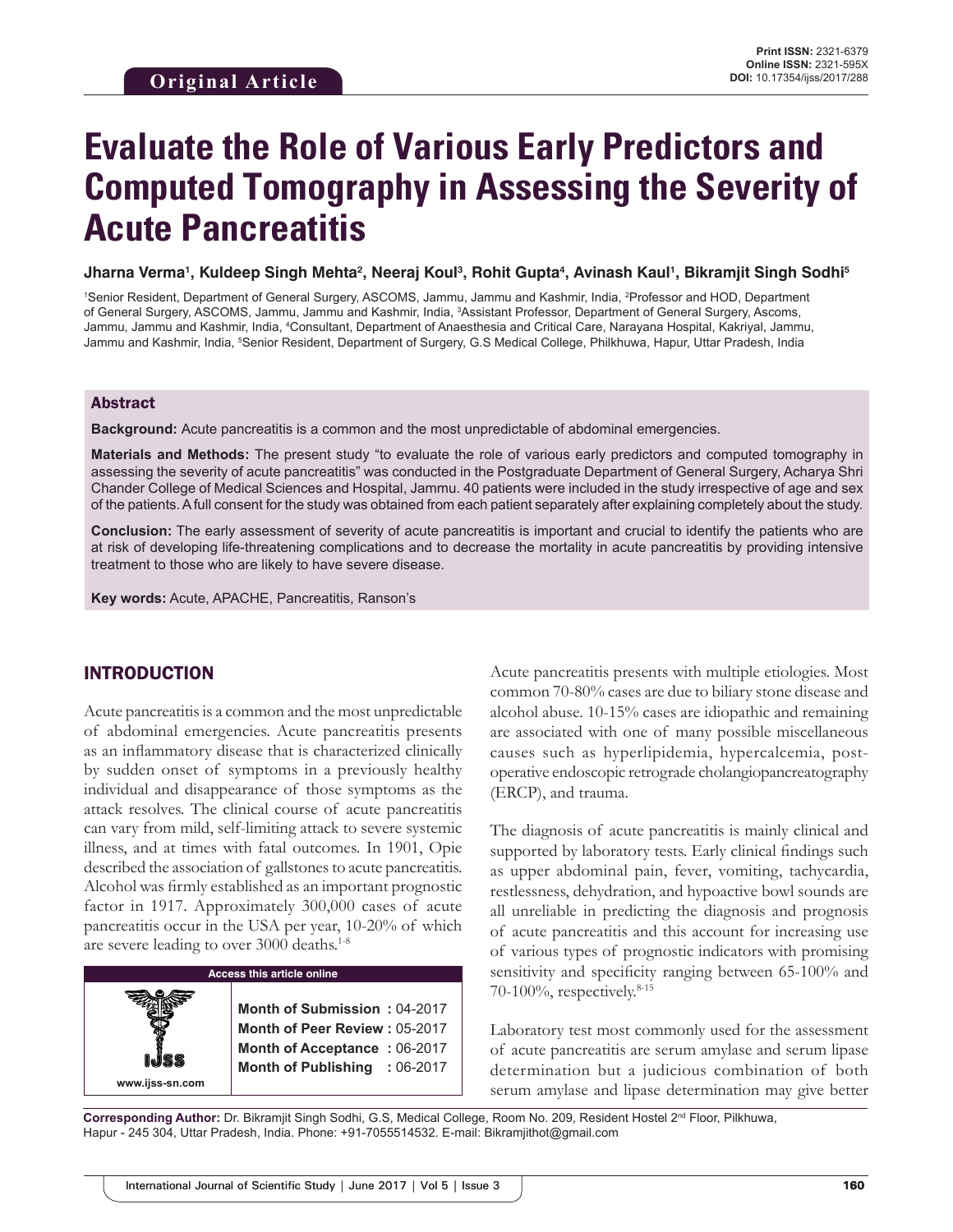performance than lipase alone in assessment of acute pancreatitis, although determination of serum lipase is considered to be more specific and sensitive as compared to serum amylase alone.

Serum amylase is the group that degrades complex carbohydrates into glucose supplements. Serum contains two amylase isoenzymes, pancreatic or p-type and salivary or s-type in a ratio of 40:60, respectively. Serum amylase determination is most likely used laboratory test for diagnosis of acute pancreatitis.

Serum lipase is mainly derived from pancreatic acinar cells, where it is synthesized and stored in granules. The specificity (50-99%) and sensitivity (86-100%) of lipase measurement is better than those of amylase, particularly in detecting alcoholic pancreatitis.

Abdominal ultrasonography (USG) is the initial imaging modalities. USG is often utilized for diagnosis of patients with acute abdominal pain. In acute pancreatitis patients, USG is important in evaluation of gallbladder and biliary tract to detect possible gallstones and biliary obstruction.

The first numeric system for predicting the severity of acute pancreatitis was proposed by Ranson *et al*. in 1974 is still the most widely used system.

Acute Physiology and Chronic Health Evaluation-II (APACHE-II) is a severity of disease classification system (Knaus *et al*. 1985). This score uses 12 routinely available physiological and laboratory measurements with an additional weighting of age and pre-admission health status. It is applied within 24 h of admission.

Contrast-enhanced computed tomography (CECT) has become the standard imaging method in diagnosing and staging acute pancreatitis and its complications (Balthazar *et al*. 1990). It allows complete visualization of the pancreas and retroperitoneum, to stage the severity of disease, to detect pancreatic necrosis, and to depict local complications such as fluid collections, pseudocysts, and abscesses. The diagnostic accuracy of contrast-enhanced CECT findings has proved high, reaching a specificity approaching 100% (Clavien *et al*. 1989 and Balthazar *et al*. 1994). The use of CECT for the primary diagnosis is impossible due to the limited availability and high costs. Furthermore, CECT may be normal in 8-28% of patients with AP, especially in mild form of disease.16-20

Keeping in mind, that is, the importance of early prediction of the severity of acute pancreatitis, a study was conducted in Postgraduate Department of General Surgery, at Acharya Shri Chander College of Medical Sciences and

Hospital, JAMMU, from October 2014 to October 2015 to assess the severity of acute pancreatitis using various early predictors and CECT.

# MATERIALS AND METHODS

The present study "to evaluate the role of various early predictors and computed tomography in assessing the severity of acute pancreatitis" was conducted in the Postgraduate Department of General Surgery, Acharya Shri Chander College of Medical Sciences and Hospital, Jammu.

A total of 40 patients were included in the study irrespective of age and sex of the patients.

The diagnosis of acute pancreatitis was based on following criteria:

- History of pain in abdomen with tenderness and guarding on palpation.
- An elevated serum amylase and serum lipase levels.
- Documentation of acute pancreatitis on ultrasound abdomen.
- A complete history of general physical examination and systemic examination was done.

CECT scan abdomen: It was done in all patients within 48 h of admission and computed tomography severity index (CTSI) was calculated as follow.

# RESULTS

The following observations were made.

#### **Sex and Age**

Out of 40 patients, 17 patients were male and 23 patients were female.

#### **Age Distribution**

The mean age of the patients was 47 years. The youngest patient was 14-year-old and the oldest patient was 75-year-old. Majority of the patients (42.5%) were between 30 and 50 years of age.

#### **Symptomatology**

The most common presenting symptom of the patients was pain abdomen present in all patients (100%).

Pain epigastrium and vomiting were present in 13 patients (32.5%), followed by pain right hypochondrium and vomiting were present in 11 patients (27.5%). Pain epigastrium with yellowish discoloration of eyes was present in 1 patient (2.5%).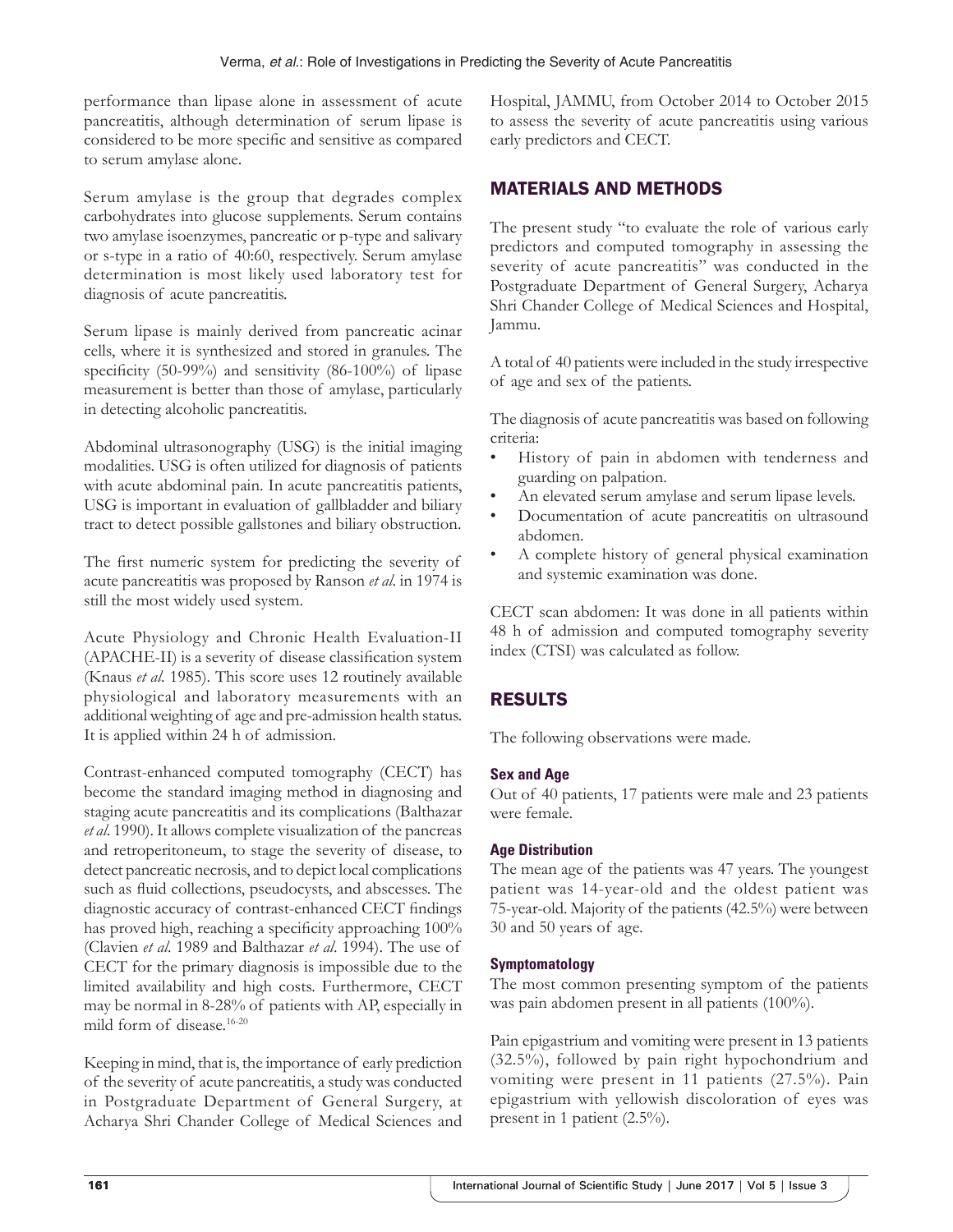On examination, tenderness in epigastrium was found in 18 patients (45%), tenderness in epigastrium with right hypochondrium was found 12 patients (30%). In 1 patient, tenderness was found in whole abdomen (2.5%).

# **Comorbidities**

Out of 40 patients, associated diseases were present in 15 patients. These included hypertension in 9 patients (22.5%), diabetes mellitus in 2 patients (5%), and both hypertension and diabetes mellitus in 4 patients (8.3%). The most common associated comorbid medical condition was hypertension.

## **Etiology**

Out of 40 patients, gallstones were present in 26 patients (65%). In 14 patients (35%), alcoholism, postcholecystectomy, and idiopathic etiology were found.

## **Diagnosis**

Diagnosis of acute pancreatitis was based on clinical features, serum amylase estimation, serum lipase estimation, and USG abdomen.

## **Serum Amylase Levels**

Serum amylase levels were elevated at presentation in 34 patients (85%) and normal in 6 patients (15%) (normal range of serum amylase 25-150 U/L).

#### **Serum Lipase Levels**

Serum lipase was elevated at presentation in 27.5% of patients (normal range of serum lipase 0-160.

Serum lipase was more specific in diagnosing acute pancreatitis than serum amylase.

The sensitivity and specificity of serum amylase was  $71\%$ and 15%, respectively, whereas sensitivity and specificity of serum lipase was 64% and 96%, respectively. The mean range of serum amylase and lipase in patients with gallstone pancreatitis was 1051.61 ± 748.65 and 315.15 ± 179.56 and with non-gallstone pancreatitis was  $979.36 \pm 551.57$  and 609.71  $\pm$  343.53, respectively.

# **Ultrasonography**

USG was done in all patients. It was suggestive of acute pancreatitis in all 40 cases (100%). Acute pancreatitis with cholelithiasis was found in 27 (67.5%) patients. Out of those 2 (5%), patients had focal necrosis on USG.

# **Investigations**

Out of 40 patients, 28 patients had leukocytosis (thinlayer chromatography  $|TLC| > 11000/mm^3$  at the time of presentation, whereas leukocyte count was normal in 12 patients (TLC <11000/mm3 ).

Deranged renal function tests were present in 15 patients  $(37.5\%)$ .

# **Early Predictors in Assessing the Severity of Acute Pancreatitis**

Assessment of severity was done using Ranson's scoring, APACHE-II scoring, and CTSI score using CECT abdomen within 72 h of admission.

## **Ranson's Scoring**

Ranson's scoring predicted that the attack of pancreatitis will be severe in 17 patients (Ranson's score >3). However, out of these 17 patients, 13 patients actually had disease, whereas 4 patients had mild disease.

Ranson's score predicted that the attack of acute pancreatitis will be mild in 23 patients (Ranson's score <3). However, out of these 23 patients, 7 had severe disease and 16 patients had mild disease.

Thus, the sensitivity and specificity of Ranson's scoring in predicting the severity of attack in acute pancreatitis in our study is 65% and 80%, respectively.

- Sensitivity of Ranson's scoring:-  $a/a+b \times 100 =$  $13/13+7 \times 100 = 65\%$
- Specificity of Ranson's scoring:-  $d/d+c \times 100 =$  $16/16+4 \times 100 = 80\%$

# **CECT Abdomen**

Contrast-enhanced CT scan abdomen was done in all patients within 72 h of admission. CTSI was calculated using Balthazar scoring system.

16 patients were predicted to have severe attack (CTSI >7) out of 40 patients.

CECT abdomen predicted that the attack of acute pancreatitis will be mild in 24 patients. However, out of 24 patients, 19 patients had mild attack of pancreatitis and 5 had severe attack.

Thus, the sensitivity and specificity of CECT scan abdomen in assessing the severity of acute pancreatitis was 75% and 95%, respectively.

#### **Hospital Stay**

The average duration of hospital stay for patients with acute pancreatitis was 8.6 days. Shortest duration of hospitalization was 4 days and longest was 23 days.

# **Mortality**

Out of 48 patients, only one patient died. The death was because of multiple organ dysfunctions syndrome. The patient developed respiratory and cardiac failure. Thus, the mortality of the disease in our study was 2.5%.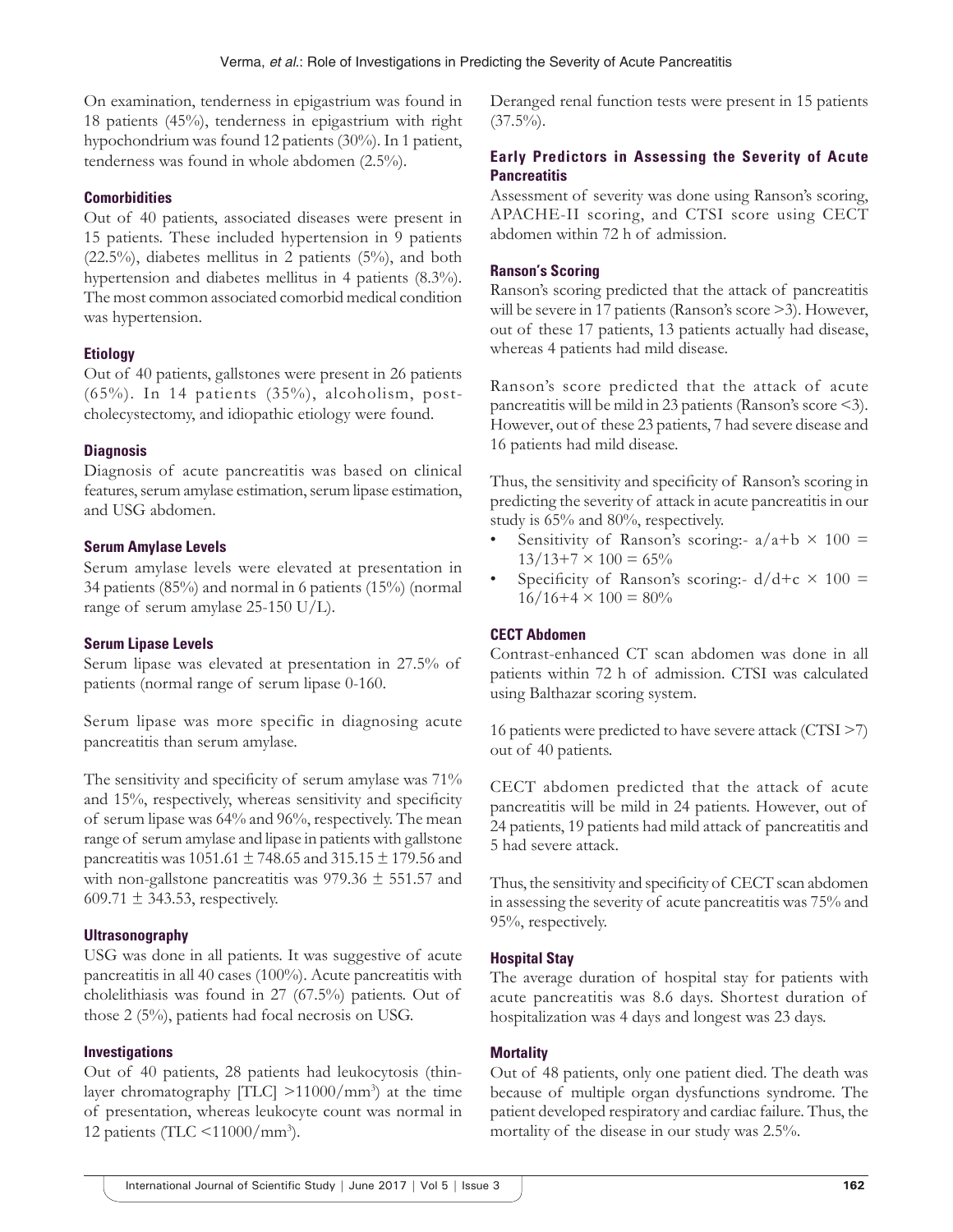# **DISCUSSION**

Acute pancreatitis is a common aliment encountered by surgeons in any part of the world and it forms a good proportion of emergency admissions in surgical emergency units. Although approximately 80% of patients have mild disease that resolves spontaneously with little morbidity, the remaining 20% suffer from severe attack with mortality rates as high as 30%. A number of studies have been conducted to find out the best measures to assess early the severity of acute pancreatitis. Comparisons of Ranson, BISAP, APACHE-II, CRP, CTSI scores, comparisons of Ranson, Glasgow, MOSS, SIRS, BISAP, APACHE-II, CTSI scores, IL-6, CRP, and procalcitonin comparative study of BISAP, Ranson, and CTSI scores, risk stratification in acute pancreatitis, assessing the severity using biochemical markers; serum amylase, lipase, IL-6, IL-8, CRP, procalcitonin, PMN elastase, TAP, etc.<sup>21-26</sup>

In the present study, out of 40 patients, 17 patients (42.5%) were male and 23 patients (57.5%) were female, which is similar to the observation made by Blamey *et al*. (1984) who studied 408 patients with males representing 43% and females 57% of the total. The sex distribution of the disease reported in other studies is as follows Jacobs *et al*. (1977) males 54.9% and females 36.3%, Askel *et al*. (1986) males 68.6% and females 31.4%, respectively. In the study conducted by Khanna *et al*., 72 patients were screened there were 51.4% of males and 48.6% of females. Yadav *et al*. (2015) reported 70.6% males and 29.4% females from their study. In our study, there is slightly higher preponderance of females.27-32

The mean age of the patients in our study was 47 years. The mean age was found to be 44 years by Askel *et al*. (1986) and 53.8 years by Jacobs *et al*. (1977). Khanna *et al*. reported mean age as 40.5 years and Yadav *et al*. (2015) reported mean age as 38.9 years. The mean age of patients in the present study is comparable with the finding of Mir *et al*. (2013).

The most common presenting symptom in our patients was pain abdomen. Pain in epigastrium was most common site with vomiting presented in 32.5% of patients. In our study, vomiting was present in 27 patients (72%) which are almost similar to Jacob *et al*. (1977).

Jacobs *et al*. (1977) in their study found that associated diseases were present in 33% of patients; diabetes mellitus was present in 9.8% of patients. Fan *et al*. (1989) found that out of 203 patients of acute pancreatitis in their study, diabetes was present in 10% patients.

In the present study, 67.5% of the patients had biliary tract stone disease, 10% had alcoholism, 7.5% patients had idiopathic pancreatitis, and 2.5% had pancreatitis post-cholecystectomy. Fan *et al*. (1989) found in their study that 55.7% of the attacks occurred due to the gallstones, 16.7% due to alcoholism. Pierre-Alain *et al*. (1988) reported the etiology of acute pancreatitis in their study as gallstones 55%, alcoholism 39.2%, and idiopathic 11%. Wilson *et al*. observed the etiology as gallstones in 43%, alcoholism 64%, idiopathic 30%, and post-ERCP in 3.4%. Khanna *et al*. reported the etiology as biliary 64%, alcoholic 13%, idiopathic 9%, post-ERCP 2%, trauma 2%, and hypertriglyceridemia (2%). Yadav *et al*. (2015) reported alcohol as most common cause accounting for 40.3% followed by gallstones. Cho *et al*. found etiology as gallstones in 54% of cases, alcohol in 22%, idiopathic in 21%, and others in 3% of cases.

In the present study, on 40 patients, 34 patients (85%) had elevated levels of serum amylase at time of presentation. According to the "Manigots Abdominal Surgery  $10^{th}$  edition - 1904" 95% of the patients have hyperamylasemia at presentation. Jacobs *et al*. (1977) reported that 90% of patients had raised serum amylase at time of presentation.

According to Matull *et al*. (2006), Vissers *et al*. (1999), and Keim *et al*., the sensitivity and specificity of serum amylase in acute pancreatitis was 55-84% and 95%, respectively.19-32% of patients may have normal serum amylase level at time of admission according to Matull *et al*. (2006) and Clavien *et al*. In the present study, sensitivity and specificity of serum amylase is 15% and 71%, respectively.

In the present study, serum lipase was found to be elevated in 11 patients (27.5%) and normal in 29 patients (72.5%). The sensitivity and specificity of serum lipase in the present study is 64% and 96.2%, respectively. Chang and Chung and Lott *et al*. reported from their study that the sensitivity and specificity of serum lipase was 80% and 60%, respectively. At a cutoff level of 600 IU/l, the sensitivity and specificity of serum lipase was 55-100% and 95% respectively in study by Matull *et al*, (2006)and Back *et al* (2002) which is similar to the present study. The mean level of serum lipase in gallstone pancreatitis. The mean level of serum lipase in gallstone pancreatitis in the present study is  $315.15 \pm$ 139.56 and non-gallstone pancreatitis is  $609.71 \pm 343.53$ .

In the present study, Ranson's score predicted that the attack will be mild in 23 patients (57.5%) and severe in 17 patients (42.5%) giving the sensitivity and specificity of 65% and 80% in predicting the severity in acute pancreatitis which is similar to study conducted by Fan *et al*. (1989). Area under the curve (AUC) of Ranson's score in our study is 0.795 (0.66-0.93). AUC in the study by Yadav *et al*. (2015) was 0.94.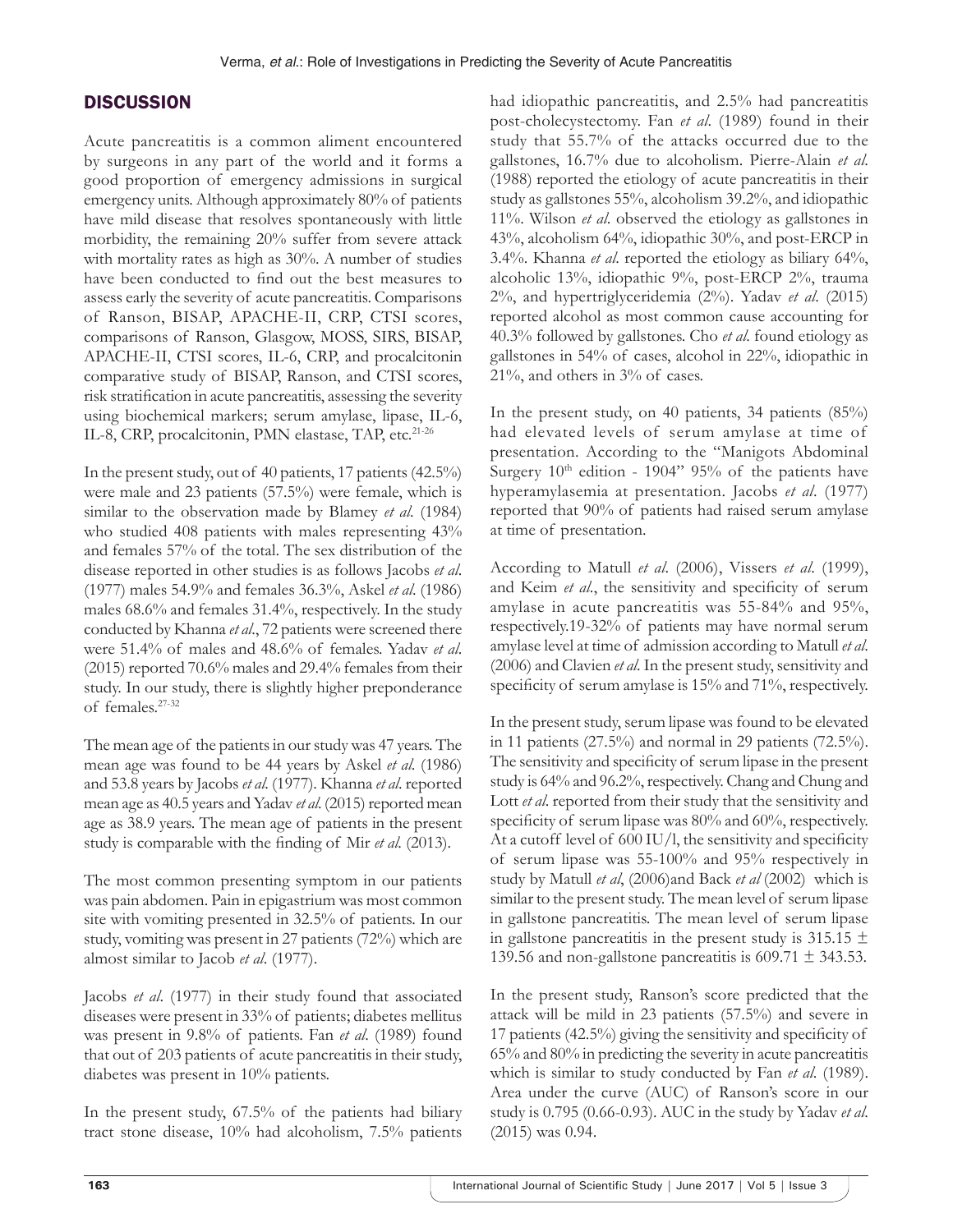Wilson *et al.* reported the sensitivity and specificity of Ranson's score as 87% and 71%, respectively. Balthazar *et al*. reported a sensitivity of 70% for Ranson's score in predicting the severity in acute pancreatitis. According to Larvin *et al*. (1989), Ranson's score correctly predicted the outcome in 69% of the patients. Khanna *et al*. reported sensitivity and specificity of 83.9% and 78%, whereas Papachristou *et al*. reported sensitivity and specificity of 84.2% and 89.8%, respectively, in their study.

APACHE-II score had a sensitivity and specificity of 70% and 85% at 48 h of admission in predicting the severity of disease in acute pancreatitis in our study. Wilson *et al*. reported that APACHE-II score has a sensitivity of 68% and specificity of 67% in predicting the severity in acute pancreatitis. Larvin *et al*. (1989) observed that APACHE-II score at admission predicts outcome in 77% of the patients similar to the present study. After 48 h it correctly predicts outcome in 88% of the patients compared with 69% for Ranson's score and 84% for Imrie score. Balthazar *et al*. reported a sensitivity of 70% for APACHE-II score in predicting the severity in acute pancreatitis. Khanna *et al*. reported sensitivity and specificity of 82.9% and 88.0%, Papachristou *et al*. reported sensitivity and specificity of 71.9% and 78%, respectively. Yadav *et al*. (2015) and Cho *et al*. reported AUC for APACHE-II 0.78, whereas in the present study, AUC is 0.913 (0.83-0.99). In our present study, APACHE-II shows specificity similar to Khanna *et al*.

According to Balthazar, APACHE-II score has a sensitivity and specificity of 56% and 72%, respectively, in differentiating interstitial and necrotizing pancreatitis. Fan *et al*. reported the sensitivity and specificity for APACHE-II score as 78% and 52%, respectively.

CECT was done in all patients in the present study and acute pancreatitis was graded according to Balthazar CT grading score and CTSI was calculated for each patient. In the present study, the sensitivity and specificity of CECT was 75% and 95% with AUC 0.920 (0.84-1.01). The maximum patients with CECT scan felled in grade E (32.5%) of acute pancreatitis and grade A of pancreatic necrosis (47.5%). Cho *et al*. reported sensitivity and specificity of 66.7% and 67.1% while Yadav *et al*. (2015) reported AUC 0.958 in predicting pancreatic necrosis using CECT scan which is similar to our study.

Berger *et al*. (1997) found that contrast CT has an accuracy of 87% with a sensitivity of 100% for detection of extended pancreatic necrosis and sensitivity of 50% if only minor necrotic areas are present at surgery. The specificity of CT was shown to be 98%. Balthazar *et al*. reported that CT has an overall detection rate of 90% for pancreatic gland necrosis in acute pancreatitis, the sensitivity increases to 100% after 4 days.

We observed a mortality of 2.5% (1 patient) in our study for acute pancreatitis. The mortality in acute pancreatitis reported in different studies as follow Jacobs *et al*. (1977) 12.9%, Fan *et al*. (1989) 10%, and Wilson *et al*. 7.6%.33-40

# **CONCLUSION**

The following observation and conclusion are drawn from the present study. The mean age at presentation is in 40's with male-female ratio of 1:1.35.

The most common presenting symptom is pain epigastrium associated with vomiting. Associated disease is present in 15 patients which included hypertension in 9 patients, diabetes mellitus in 2 patients, and both hypertension and diabetes mellitus in 4 patients. Acute pancreatitis is associated with biliary tract stone disease in majority of cases followed by alcoholism. Serum amylase levels are more sensitive but less specific for detection of acute pancreatitis, whereas serum lipase levels are more specific for detection of acute pancreatitis. Total leukocyte counts were raised in 70% of patients and deranged liver function test and renal function test present in 55% and 37.5% of patients, respectively. Ranson's score is less sensitive but more specific for predicting the severity of acute pancreatitis with sensitivity and specificity of 65% and 80%.

APACHE-II score is less sensitive and more specific (70% and 85%) for predicting the severity of acute pancreatitis. CECT showed a sensitivity and specificity of 75% and 95% in predicting the severity of acute pancreatitis. Combined use of all the three parameters, that is, Ranson's score, APACHE-II score, and CTSI leads to increase in the sensitivity (88.25%) and specificity (95.7%) of predicting the severity of the disease.

# REFERENCES

- 1. Agarwal N, Pitchumoni CS, Sivaprasad AV. Evaluating tests for acute pancreatitis. Am J Gastroenterol 1990;85:356-66.
- 2. Nordestgaard AG, Wilson SE, William RA. Early CT as a predictor of outcome in acute pancreatitis. Am J Surg 1986;182:127-32.
- 3. Balthazar EJ, Freeny PC, van Sonnenberg E. Imaging and intervention in acute pancreatitis. Radiology 1994;193:297-306.
- 4. Balthazar EJ, Ranson JH, Naidich DP, Megibow AJ, Caccavale R, Cooper MM. Acute pancreatitis: Prognostic value of CT. Radiology 1985;156:767-72.
- 5. Balthazar EJ, Robinson DL, Megibow AJ, Ranson JH. Acute pancreatitis: Value of CT in establishing prognosis. Radiology 1990;174:331-6.
- 6. Balthazar EJ. Complications of acute pancreatitis: Clinical and computed tomography evaluation. Radiol Clin North Am 2002;40:1211-27.
- 7. Bank PA, Bollen TL, Dervenis C, Gooszen HG, Johnson CD, Sarr MG, *et al*. Classification of acute pancreatitis-2012 revision of the Atlanta